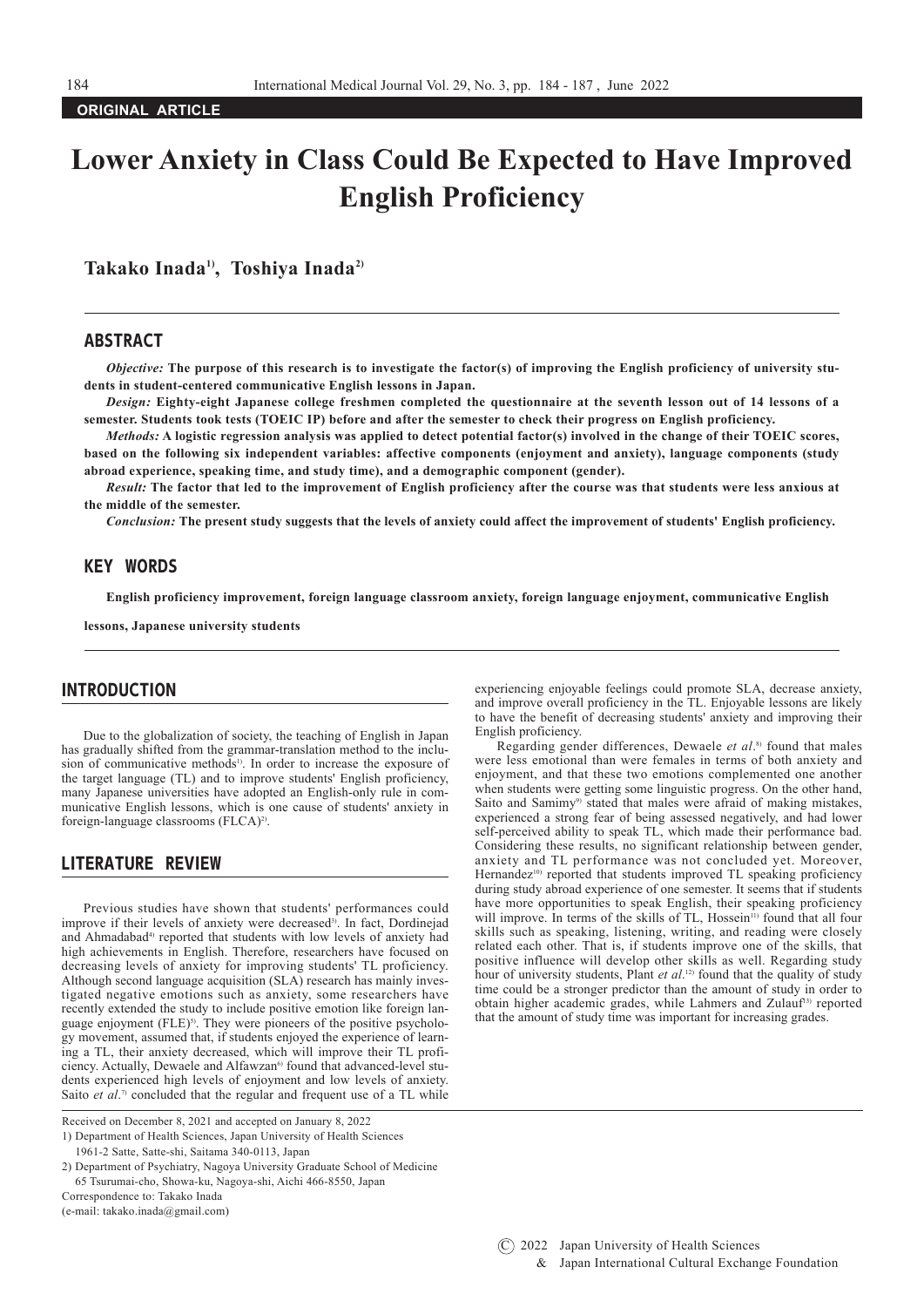**Table 1: Descriptive Statistics of the Participants**

| Variables                       | Mean   | Std. Deviation | Min. - Max. |  |
|---------------------------------|--------|----------------|-------------|--|
| Enjoyment                       | 30.25  | 4.795          | $15 - 40$   |  |
| Anxiety                         | 24.57  | 5.058          | $10 - 36$   |  |
| Study abroad experience (days)  | 74.75  | 325.697        | $0 - 1825$  |  |
| Speaking opportunities (hours)  | .88    | 1.182          | $0 - 4$     |  |
| After school study (hours)      | 1.25   | .950           | $0 - 5$     |  |
| TOEIC score before the semester | 446.70 | 116.742        | $220 - 870$ |  |
| TOEIC score after the semester  | 425.74 | 126.463        | $200 - 795$ |  |
| Valid N (listwise)              |        |                |             |  |

Note. The range of enjoyment and anxiety, from 8 (minimum) to 40 (maximum) respectively; TOEIC score, from 5 to 495 for the Listening Section; 5 to 495 for the Reading Section; 10 to 990 for a total score.

|                         |          |       |       |    |      |        | $95\%$ C.I. for EXP(B) |       |
|-------------------------|----------|-------|-------|----|------|--------|------------------------|-------|
| Variables               | B        | S.E.  | Wald  | df | Sig. | Exp(B) | Lower                  | Upper |
| FLCA (anxiety)          | .131     | .055  | 5.643 |    | .018 | 1.140  | 1.023                  | 1.271 |
| FLE (enjoyment)         | $-.018$  | .053  | .109  |    | .741 | .983   | .885                   | 1.091 |
| Study abroad experience | .000     | .001  | .409  |    | .522 | 1.000  | .999                   | 1.002 |
| Speaking opportunities  | .073     | .201  | .132  |    | .716 | 1.076  | .725                   | 1.596 |
| After school study      | .077     | .249  | .095  |    | .758 | 1.080  | .663                   | 1.760 |
| Gender                  | .433     | .486  | .796  |    | .372 | 1.543  | .595                   | 3.998 |
| Constant                | $-3.562$ | 2.392 | 2.218 |    | .136 | .028   |                        |       |

Note: B, partial regression coefficient; S.E., standard error; Wald, wald test; df, degree of freedom; Sig., significant level; Exp(B), exponentiation of the B coefficient (odds ratio); C.I., confidence interval.

# A RESEARCH QUESTION

Although the dynamic nature of enjoyment and anxiety has been investigated in the literature, few studies have focused on the relationship between the improvement of English proficiency of Japanese EFL (English as a Foreign Language) college students and their levels of enjoyment and anxiety. This research also included other factors such as gender, study abroad experience, weekly opportunities to speak English outside of class, and weekly after-school English study time. The present study examined:

What factor(s) could affect the improvement of students' English proficiency in communicative English lessons at a Japanese university?

## METHODS

## Ethical Consideration

This study was conducted after an approval was obtained from the Ethics Committee of a university in Japan. Written, informed consent was received from all participants. Participants were informed that their anonymity was guaranteed, and that they were able to ask questions about the survey and to withdraw from it at any time.

#### Participants

Eighty-eight freshmen (58 Japanese males and 30 Japanese females: Japanese L1, English L2) at a Japanese university participated. The Japanese researcher, a bilingual Japanese/English instructor, taught three EFL classes at an equivalent English level based on the students scores on a TOEIC IP (Institutional Program of Test of English for International Communication) administered before the class commenced. The students' levels of base-line English proficiency judged by the TOEIC IP ranged from 220 to 870 (median 420).

#### Setting

The course investigated was a required, English class for freshmen that focused on the development of the students' communicative skills,

particularly listening and speaking. A textbook, lesson plan, homework, and tests were the same in all the three classes. The students learned English using the textbook that contained practice in vocabulary, phrases and idioms, pronunciation, grammar, listening comprehension on English conversations, short reading comprehension, and express or exchange their own opinions in English about what they listen to with classmates in pairs or groups. The teacher implemented the system in which students raised their hands and were given points when they answered in order to encourage students' active participation in class.

#### Questionnaire

The levels of enjoyment and anxiety were assessed using a questionnaire adapted from the questionnaire compiled by Dewaele *et al*. 14) The eight items pertaining to FLE were taken from an enjoyment questionnaire<sup>15)</sup>, and included three dimensions of foreign language enjoyment: social versus private, a teacher-controlled versus peer-controlled, and comfortable atmosphere in foreign language (FL) classrooms. The other eight items were drawn from an anxiety scale<sup>16</sup>, and included three dimensions of foreign language classroom anxiety: insufficient confidence, nervousness, and anxiety. A five-point Likert scale ranging from strongly disagree = 1, disagree = 2, neither agree nor disagree = 3, agree  $= 4$ , to strongly agree  $= 5$  was used, with lower total scores indicating lower levels in each category. The wording for the eight items that assessed enjoyment and anxiety and required Likert-scale answers was reversed to ensure that the objective of the research was not detected by the research participants, and that they had completed the task correctly. Later, the eight reverse-worded items were adjusted when recorded in an Excel file. The five background information items were students identification number, gender, study abroad experience (days), weekly opportunities to speak English outside of class (hours), and weekly after-school English study time (hours) (see the appendix).

#### Data Collection

The questionnaire in this study was distributed within a class time after the seventh lesson out of 14 lessons of a semester. Students were asked about their genuine feelings and experiences from the beginning of the class to that point (for about two months). The students completed the questionnaire in class within approximately 10 minutes to maximize the response rate.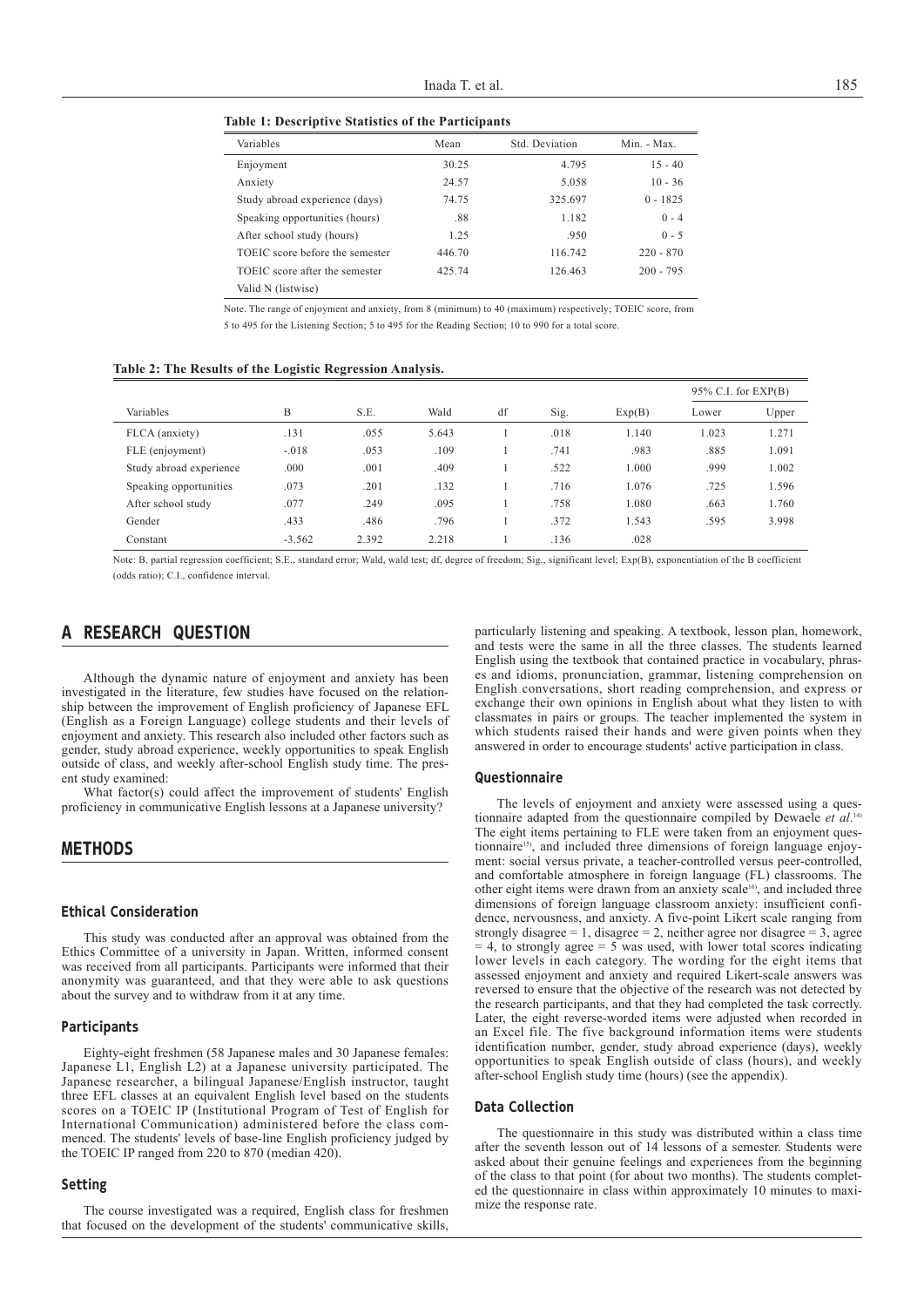## Data Analysis

A logistic regression analysis was performed to find out the factor(s) that could affect students' TOEIC IP score (a dependent variable), based on the following potential independent variables: gender, the levels of enjoyment, the levels of anxiety, study abroad experience (days), weekly opportunities to speak English outside of class (hours), and weekly after-school English study time (hours). The statistical analyses were performed using the SPSS statistical package advanced version 23. *P* < 0.05 was considered significant.

## RESULTS

#### Validity of the Likert Scale

Cronbach's alphas for the eight items of enjoyment and those for the eight items of anxiety were 0.88 and 0.80, respectively.

#### Characteristics of Participants

Descriptive statistics of the participants were shown in Table 1. The students' levels of English proficiency after the semester on TOEIC IP ranged from 200 to 795 (median 427.5). 25% of the students (22 out of 88) had studied abroad for one week or more. 45.5% of the students (40 out of 88) had opportunities to speak English out of class over one hour per week. 11.3% of the students (23 out of 88) studied after school over two hours per week.

#### Logistic regression analysis

The change of students' TOEIC IP scores was associated significantly with the levels of anxiety ( $p = .018$ ). A one-point higher score in anxiety multiplies the odds of losing the test score on TOEIC IP by 1.14 (exp (0.131)). Other variables were excluded by the analysis (see Table 2).

The statistical result indicated that the students, who had high anxiety in the middle stage of the semester, decreased their TOEIC IP score after all.

# **DISCUSSION**

The results of the questionnaire research suggest that students with lower levels of anxiety in class is significantly associated with the improvement of their English proficiency. That is, low levels of anxiety might be a key factor in improving students' English proficiency. This is in line with the opinion that anxiety is correlated significantly and negatively with the overall ability in a foreign language<sup>3,4)</sup>. As some researchers<sup>5,6,9)</sup> have said, the results that students increased enjoyment, decreased anxiety, and improved English proficiency would be ideal, but the result in this study showed that the levels of enjoyment were not associated with higher English proficiency.

Moreover, the results also reveals that there was not any significance on the relationship between English proficiency and gender, study abroad experience, weekly English speaking opportunities, and weekly after-school study hours. The TOEIC IP test is a test of English listening and reading (include vocabulary and grammar) skills and the students acquired listening, speaking, and reading skills in class. Therefore, what the students learned in class would have been reflected in their performance on the TOEIC IP test. As for whether study abroad experience increases students' English proficiency, the result was not significant because there were a few students who had studied abroad, and even if they had, it was only for a very short period. The numbers of hours students spoke or studied English after school was also not significantly related to the increase in their English proficiency. Those may be due to the facts that 1) the average hour of speaking opportunities outside the classroom was less than one hour and the number of students who practiced speaking over one hour per week was small; 2) the average hour of after-school study was about one hour and the number of students who studied for more than two hours per week was small.

With regard to the limitations of this study, the use of a small sample means that the result is vulnerable to statistical bias. Second, the participants were Japanese college freshmen whose English proficiency was limited to beginner to intermediate. Thus, the findings might not be

generalizable to other EFL settings and other levels of students. One possible cause of the unexpected result concerning the decrease in students' average TOEIC scores and no contribution of enjoyment for English proficiency improvement might have been the introduction of a system in which students raised their hands and were given points when they answered, which may have increased the anxiety of the students. Those limitations may explain the differences between the results of this study and those of some others in the literature. Thus, further research could consider increasing the number of participants, performing replication studies in other EFL classrooms in Japan or other countries, or with advanced-level students. Moreover, in order to promote students' enjoyment, it may be better not to use the point system and to encourage students to take part actively in lessons in other ways.

## **CONCLUSION**

The results of the current study revealed that the levels of anxiety could affect the improvement of students' English proficiency. If teachers can lower students' anxiety in class, their English proficiency could improve.

## APPENDIX

Five-point Likert scale questionnaire items

- 1. I get bored in the English class.
- 2. I enjoy the English class.
- 3. I am a worthy member of the English class.
- 4. In the English class, I don't feel proud of my accomplishments.
- 5. It's cool to know English.
- 6. The peers are not nice in the English class.
- 7. There is a good atmosphere in the English class.
- 8. We don't laugh a lot in the English class.
- 1. Although I am well prepared for the English class, I feel anxious in the class.
- 2. I always feel that other students speak English better than I do.
- 3. I don't feel my heart pounding when I am called on in the English class.
- 4. I don't worry about making mistakes in the English class.
- 5. I feel confident when I speak in the English class.
- 6. I don't get nervous and confused when I am speaking in the English class.
- 7. I start to panic when I have to speak without preparation in the English class.
- 8. It embarrasses me to volunteer answers in the English class.

#### Background information

- 1. Identification number:
- 2. Gender:
- 3. The number of day(s) of study abroad experience:  $day(s)$
- 4. Average number of hour(s) to speak English out of class per week: hour(s)
- 5. Average number of hour(s) to study English after school (except speaking) per week:  $hour(s)$

# REFERENCES

- 1. Nishino T, Watanabe M. Communication-oriented policies versus classroom realities in Japan. TESOL Quarterly. 2008; 42(1): 133-8.
- 2. Rivers DJ. Politics without pedagogy: Questioning linguistic exclusion. ELT Journal. 2011; 65(2): 103-13.
- 3. Botes E, Dewaele JM, Greiff S. The foreign language classroom anxiety scale and academic achievement: An overview of the prevailing literature and a meta-analysis. Journal for the Psychology of Language Learning. 2020; 2: 26-56.
- 4. Dordinejad FG, Ahmadabad RM. Examination of the relationship between foreign language classroom anxiety and English achievement among male and female Iranian